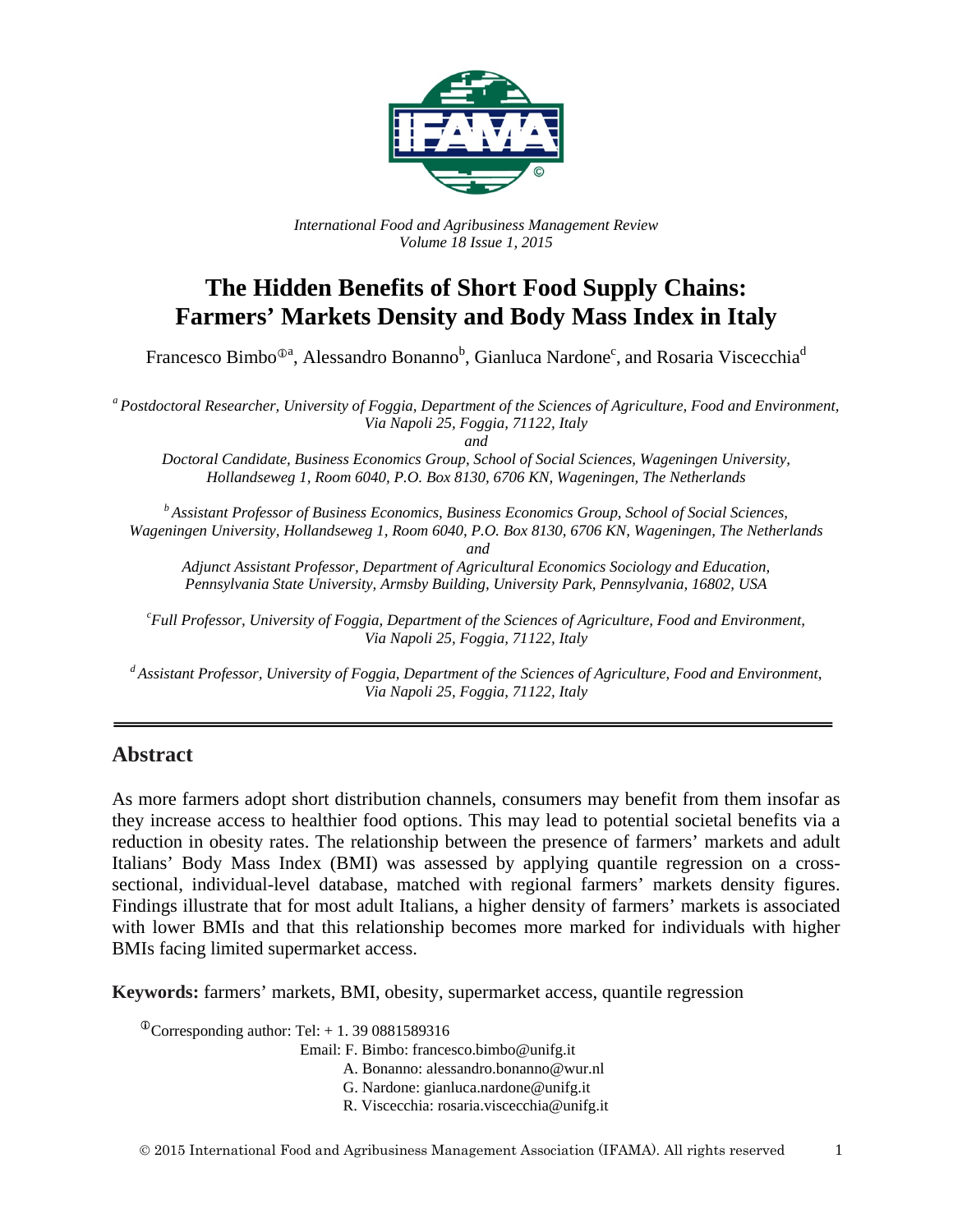### **Introduction**

The term Short Food Supply Chain (SFSC) refers to any form of direct sale from farmers to consumer (Ilbery and Maye 2005), and it is often used in opposition to mainstream global food supply systems based on large-scale production and product standardization. SFSCs encompass multiple sales schemes such as: on-farm direct sales, farmers' shops, farmers' markets (hereafter FMs), and partnerships between producers and consumers, all aimed to minimize the number of intermediaries. On average, farms involved in SFSC activities are small-scale businesses with less than 10 hectares, typically joining in a scheme that involves less than 10 producers (Kneafsey et al. 2013).

Farmers' participation in SFSCs is increasing in developed countries. During the period between 1994 and 2009, the number of FMs in the United States has more than tripled from 1,755 to 5,274 business units (Martinez et al. 2010). The European Union presents growing numbers of SFSC schemes, whose presence varies, however, by country (Kneafsey et al. 2013). Italy presents an interesting case, as it is one of the EU member countries to have introduced a specific legislative decree for the regulations of FMs (Kneafsey et al. 2013), and the demand for products supplied via short channels is growing. According to Coldiretti, the largest Italian farmers' association, the number of Italian consumers shopping at SFSCs is sizeable: about 1 in 6 Italians (circa 9.2 million) shopped at an FM at least once in 2011 (Coldiretti 2012). SFSCs' adoption in Italy is growing: in 2009 in Italy there were circa 63,600 Italian farms practicing on-farm direct sales twice the number recorded in 2001 (Coldiretti 2009), while the number of Italian FMs' doubled between 2009 and 2012 from 550 to 1105 (Coldiretti 2012).

From a business stand point, SFSCs give farmers an opportunity to avoid middlemen and retailers and, as a result, to internalize larger margins, as well as to have direct access to consumers who are more willing to pay for locally produced foods (Gilg and Battershill 1998). Participation in SFSCs may help farmers to survive during periods of crisis since they may retain a higher share of profits compared to those they acquire when taking part in a regular supply chain (La Trobe 2001). Farms' participation in SFSCs seems to have beneficial societal spillovers: for example, shopping at FMs increases customer satisfaction due to freshness and quality of products (Govindasamy et al. 2002), reconnects people to the local community (Gale 1997), and facilitates social interaction, thus promoting the development of trust and social capital (Hunt 2007).

Although there exists a considerable number of analyses of the beneficial societal effects of SFSCs (see Brown 2002; Brown and Miller 2008 for literature reviews), there is only limited research assessing their potential impact on consumers' diets. Pascucci et al., (2011) found that FM shoppers report an increased consumption of organic products, while Hawkes et al.*,* (2012) indicate that SFSCs may have a positive impact on consumers' health. Improved access to FMs leads to an increased consumption of healthy foods such as fruit, vegetables, and wholesome foods, which could, in turn, result in a better nourished population (*e.g.* Frieden et al. 2010). U.S.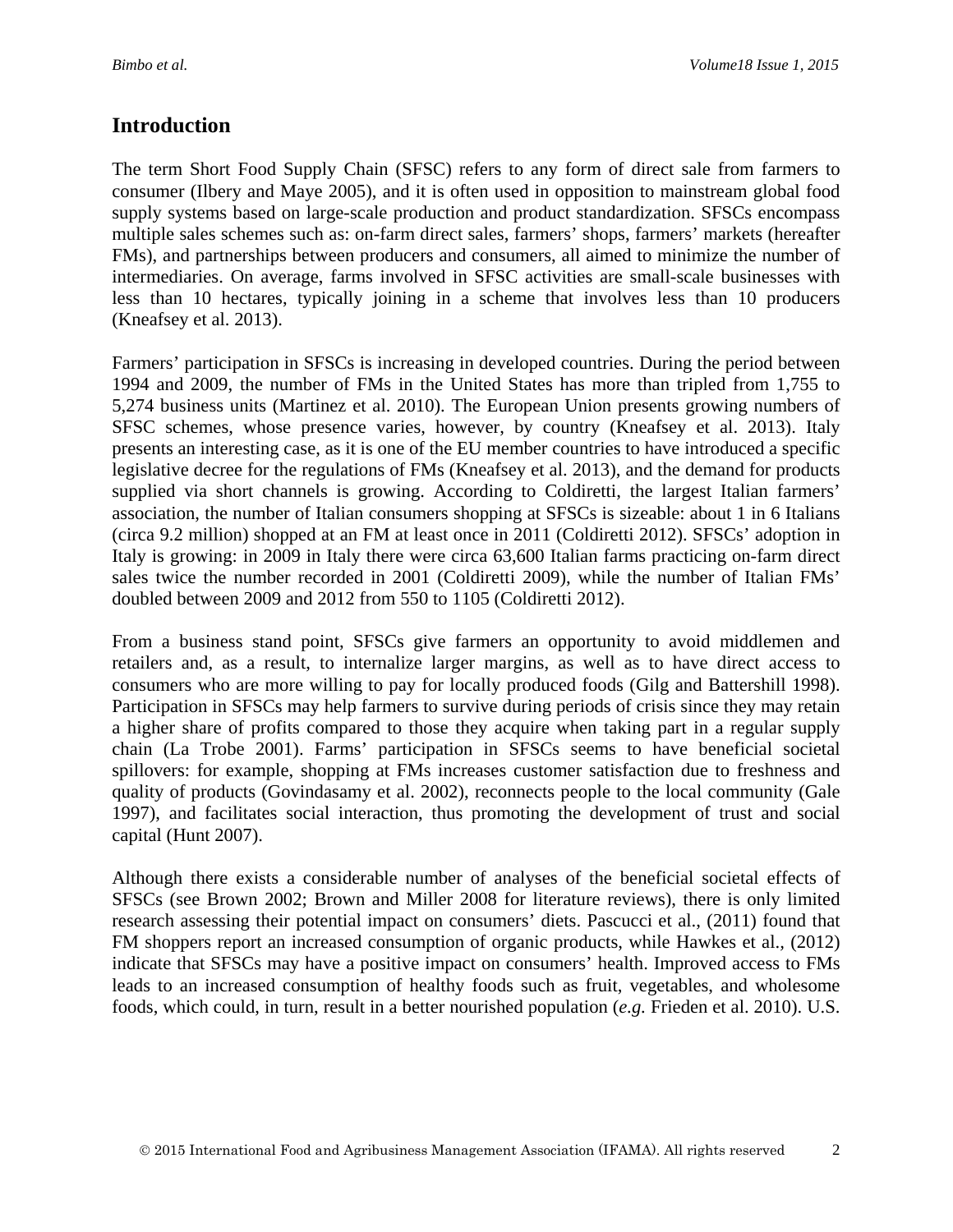$\overline{a}$ 

studies have shown that higher densities of FMs' and Community Supported Agriculture<sup>[1](#page-2-0)</sup> are inversely related to individual weight outcomes (Berning 2012) and that SFSCs have a negative association with obesity rates and diabetes prevalence (Salois 2012).

If the presence of SFSCs improves access to healthier food options, it may play a role in ameliorating diets in developed countries where growing obesity rates have become one of the biggest health concerns. With increasing overweight and obesity rates, expressed as the percentage of the adult population with a Body Mass Index  $(BMI)^2$  $(BMI)^2$  greater or equal than 24.9 and 30 (respectively), policymakers have taken action to reduce the social cost of the phenomenon, due to the growing demand for health-care services and lower labor productivity (Fry and Finley 2005).<sup>[3](#page-2-2)</sup> In spite of the fact that academics have studied the role played by the food environment<sup>[4](#page-2-3)</sup> on diets and obesity, in particular in the United States (see White 2007, for a literature review), the European Commission's actions to prevent and mitigate obesity have downplayed this role. In the context of diet and health measures, Traill (2012) finds that in the European Union, about two thirds of activities focus on supporting informed choices (*e.g.* advertising controls, nutrition education campaigns, and changes in food labelling) and only 2 out of 121 policies are directed to improve food availability for disadvantaged consumers. In spite of the fact that consumers need information, access, and choice to select healthy foods effectively (*e.g.*, Mazzocchi and Traill 2005), little has been done in Europe to improve access to healthy foods.

The goal of this study is to assess whether the presence of FMs is associated with lower values of BMI among adult Italians. We use a cross-sectional database of individual-level observations from the Multipurpose Survey of Households (ISTAT), matched with regional data on FMs' density, measured as the number of establishments per 100,000 inhabitants. As limited access to supermarkets can constitute a barrier to healthy diets and foster obesity (Moore and Diez Roux 2006), variables capturing households' hardship to reach supermarkets were interacted with FMs' density, under the hypothesis that those who have less (more) access to supermarkets may benefit more (less) from the presence of FMs. Following Pieroni and Salmasi's (2014) analysis of the relationship between fast food restaurants' presence and adult BMI in the UK, we used quantile regression to account for the changing relationship between FMs and BMIs at different levels of BMI. As FMs' may locate preferentially in areas of higher produce demand for produce, and since individuals' higher consumption of fruits and vegetables may result in lower BMIs (*e.g.* Lin and Morrison 2004; Rolls et al. 2004), the number of daily portions of fruits and vegetables' consumed are included to mitigate spurious correlation between FMs' density and BMI. Furthermore, the inclusion of socio-economic variables and other behavioral factors, as

<span id="page-2-0"></span><sup>&</sup>lt;sup>1</sup> Community Supported Agriculture requires contractual agreement between a farm and a group of consumers who purchase a "share" of a farms' production in advance. This allows farmers to plan production for a guaranteed market and have the resources upfront for the purchase of inputs (Cone and Myhre 2009).<br><sup>2</sup> The Body Mass Index (BMI) is measured as the ratio of a person's weight in kilograms divided by the square of his

<span id="page-2-1"></span>height in meters (kg/m2) (WHO, 2007).

<span id="page-2-2"></span><sup>&</sup>lt;sup>3</sup> The estimated annual direct costs of medical expenses associated with overweight and obesity in the United States are \$147 billion while in the EU-15 they amount to circa €100 billion (Fry and Finley 2005; Hammond and Levine 2010).

<span id="page-2-3"></span><sup>4</sup> Cummins and Macintyre (2006) define the food environment as those factors influencing the availability of (or consumers' ability to access to) food that can be consumed at home and ready-to-eat food consumed away from home.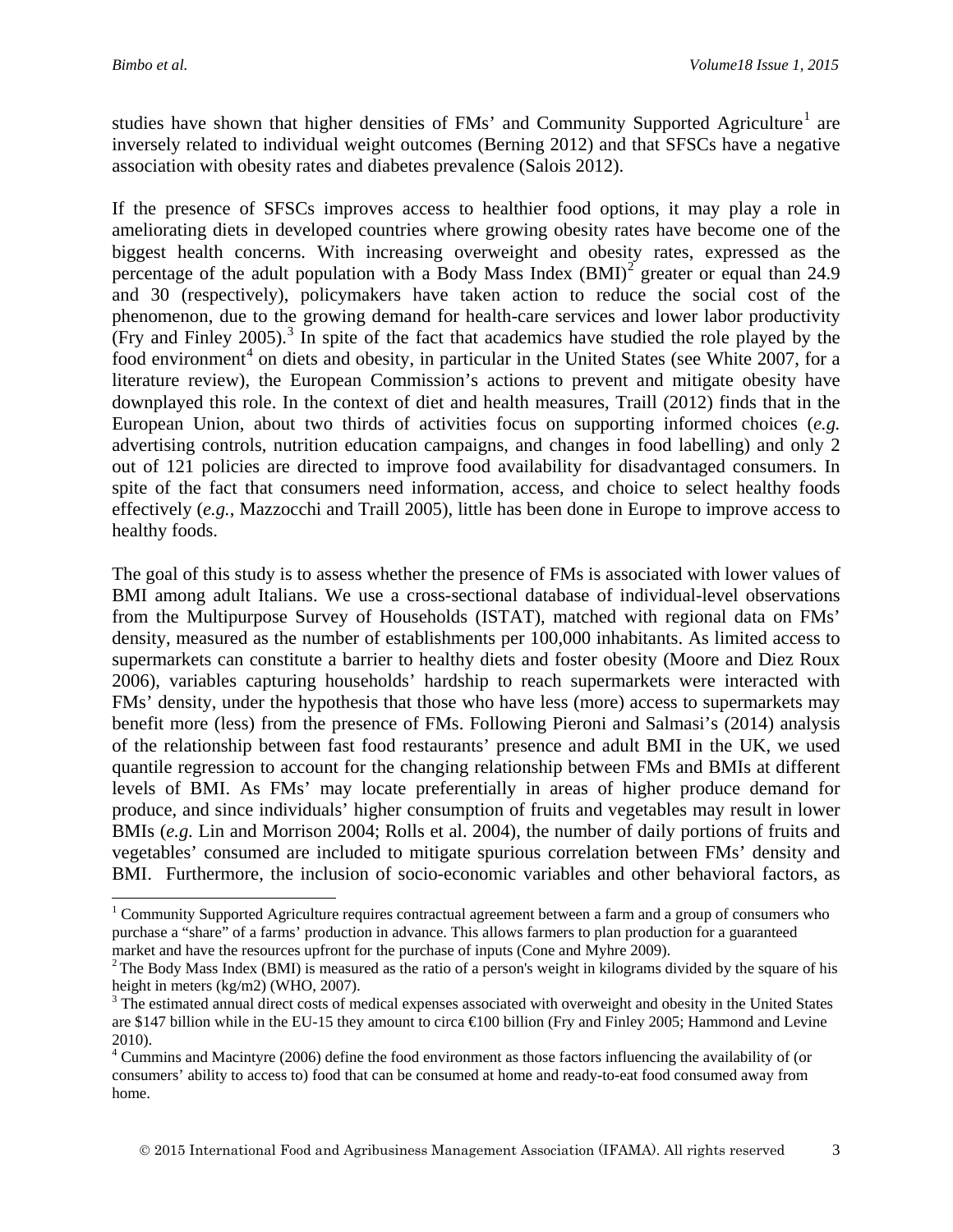well as regional fixed-effects, reduced further the likelihood of unobserved factors influencing consumers' diets and BMI. Nevertheless, this analysis measures the association between FMs density and BMI without implying the existence of a causal relationship.

The Italian case study was chosen for two reasons. First, only a limited number of analyses exist investigating how the food environment impacts obesity in Europe (*e.g.* Bimbo et al. 2012; Pieroni and Salmasi 2014) and in particular, in Italy (Bimbo et al. 2012). Second, there is a large disparity in the geographic diffusion of FMs in Italy, which mirrors adult BMIs: as shown in Table 1, Southern and Islands' regions present the highest BMIs, the lowest number of portions of fruit and vegetables consumed, and the lowest density of FMs. These patterns are reversed in the North-East.

|              |  |  | Table 1. BMI, fruit and vegetables consumption, and farmers' market density across Italian |  |  |  |
|--------------|--|--|--------------------------------------------------------------------------------------------|--|--|--|
| macro-areas. |  |  |                                                                                            |  |  |  |

| Area       | BMI   | Fruit and vegetables <sup>1</sup> | <b>Farmers' market density</b> |
|------------|-------|-----------------------------------|--------------------------------|
| North East | 24.87 | 2.34                              | 1.40                           |
| North West | 24.92 | 2.30                              | 1.01                           |
| Center     | 25.10 | 2.35                              | 0.92                           |
| South      | 25.70 | 2.08                              | 0.56                           |
| Islands    | 25.38 | 2.19                              | 0.45                           |
| Total      | 25.17 | 2.25                              | 0.93                           |

**Source.** Authors' own elaboration from MHS and Coldiretti data. **<sup>1</sup>** Daily portions consumed

The next section illustrates the empirical model, followed by a discussion of the data and estimation technique used in the analysis. The empirical results and their discussion follow while a section that includes conclusions and results' implications (and their limitations) will conclude the paper.

#### **Empirical Model**

To explore the association between SFSCs and adult Italian BMI, a simple linear empirical relation was posited based upon previous literature (*e.g.* Courtemanche and Carden 2011). The relationship between the BMI of adult Italian *i* in region *r* and a series of covariates explaining it is:

$$
BMI_{ir} = \alpha + \sum_{d=1}^{D} \alpha_{AFM_d} ACC_{ir}^d FMD_r + \alpha_{FV} FVport_{ir} + \sum_{k=1}^{K} \alpha_{SE_k} SE_{kir} + \sum_{l=1}^{L} \alpha_{BE_l} BE_{irl} + \sum_{r=1}^{R} \alpha_{REG_r} REG_r + \varepsilon_{ir}
$$

where *α*s are parameters to be estimated, *εir* is an error term, and the other terms are explained below.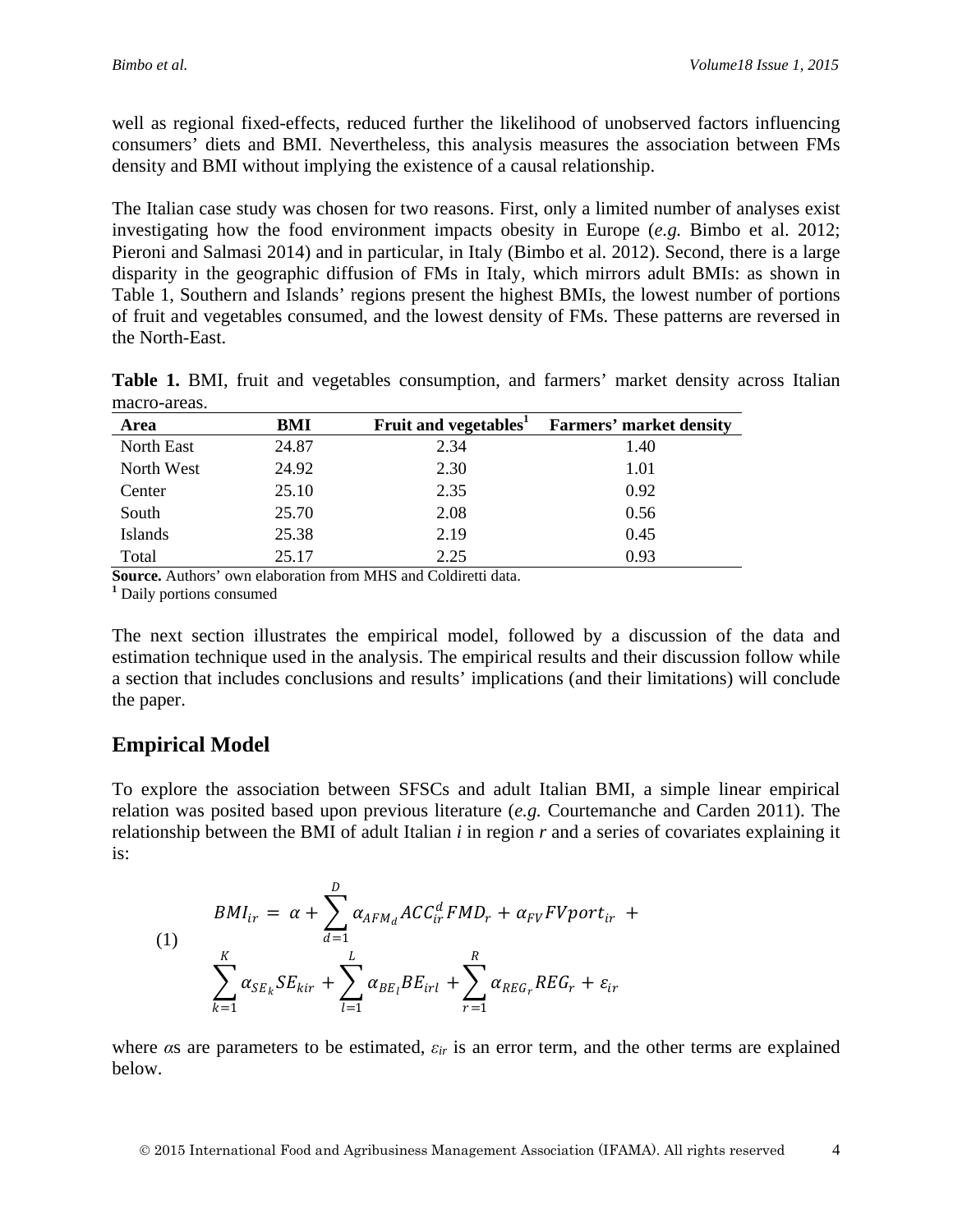*FMDr* measures FMs' density, the number of FMs in region *r* divided by its population. The FMs' presence was expected to be negatively related to adult BMI as long as access to the short supply chain allows consumers to substitute for high caloric food and promote their consumption of healthier options (Berning 2012). As individuals are exposed to a multitude of food outlets, it was hypothesized that the relationship between BMI and FM presence may also be conditional on consumers' access to traditional food stores. The hypothesis is that FMs presence may have, relatively speaking, a larger effect in terms of supporting lower body weight on those who have fewer alternatives regarding where to buy food; that is, it was expected that FMs would have a more pronounced relationship with BMI for individuals with lower levels of access (Larsen and Gilliland 2009). Thus, in equation (1), *FMD* interacts with *i*s' declared level of hardship to reach supermarkets  $AC_{ir}^{d}$  ( $d=1,...,D$ ), representing a declared level of hardship, as discussed below, used as a proxy for the lack of access to other food stores.

*FVport* represents the number of daily portions of fruit and vegetables consumed. Fruit and vegetables consumption affects negatively adult BMI (Lin and Morrison 2004; Key et al. 2006) and it is also included in the model to reduce the spurious correlation between FMs' density and BMI. *SE* is a control vector of consumers' socio-economic characteristics (*e.g.* Drewnowski and Darmon 2005; Loureiro and Nayga 2005; Banterle and Cavaliere 2009). *BE* is a vector of *L* individual behavioral variables that are expected to have an impact on adult BMI, such as smoking habits, practicing sport, and time spent watching television (Lakdawalla and Philipson 2009; WHO 2004). *REG* are regional fixed-effects, to capture unobservable differences in diets across regions, as well as other unobserved factors that may affect adult Italians' BMI.

### **Data and Estimation**

The main database used in our analysis is derived from one year (2009) of individual-level observations of the Multipurpose Household Survey (MHS) collected by the Italian National Bureau of Statistics (ISTAT). This survey uses a paper-and-pencil interview (PAPI) technique and is based on a face to face interview questionnaire and a self-administered questionnaire. The survey has taken place annually since 1993 and collects information on households and individuals characteristics (*e.g.* age, gender, level of education, smoking habits, practicing sport, and time spent watching television, etc.), as well as self-reported data on weight and height, which, for adult respondents, permits the calculation of  $BMI$ .<sup>[5](#page-4-0)</sup> The survey sample was designed to be representative of Italian households at the national and regional level. The individual-level MHS data were matched with regional-level data on FMs' locations obtained from the Campagna Amica Foundation by Coldiretti, which encompasses circa 90% of the Italian FMs. FM density, *FMD*, was obtained by dividing the number of FMs by the region-level population in 100,000, from ISTAT. As indicated in the previous section, *FMD* is interacted with perceived access indicators form the MHS, capturing self-reported household-specific hurdles to reach a supermarket, classified as "no hurdles"  $(ACC^{NH})$ , "some hurdles"  $(ACC^{SH})$  and "considerable" hurdles"  $(ACC^{CH})$ .<sup>[6](#page-4-1)</sup>

<span id="page-4-0"></span><sup>5</sup> As discussed elsewhere in the literature (*e.g.* Hansstein et al. 2009), the self-reported height and weight measures from the MHS are likely to result in downward bias values of BMIs.<br><sup>6</sup> MHS respondents are asked to declare their household's level of hardship in reaching a supermarket. The answers  $\overline{a}$ 

<span id="page-4-1"></span>allowed are: no hurdles; some hurdles; considerable hurdles; I don't know. Observations for respondents responding "I don't know" were excluded from the data.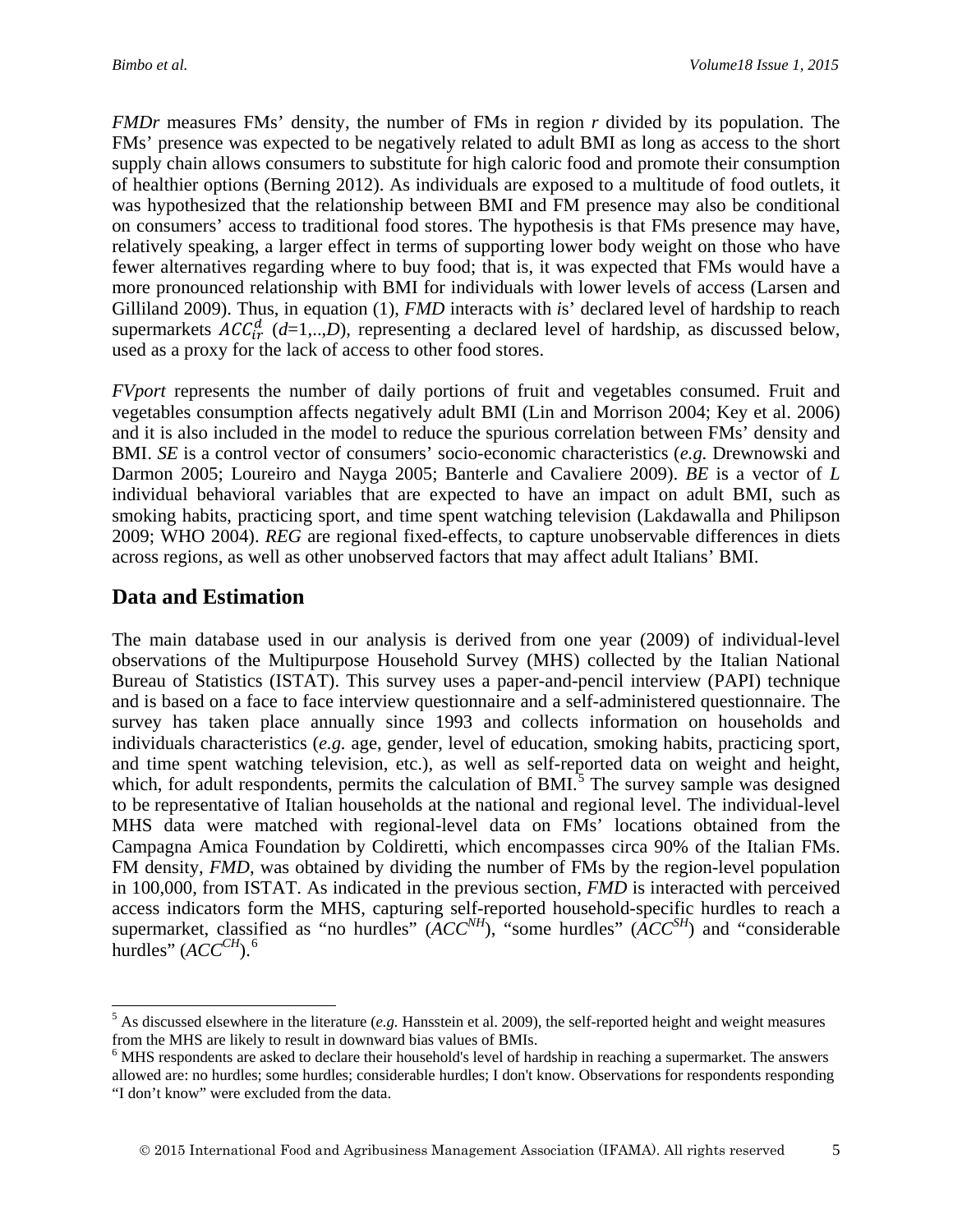$\overline{a}$ 

The MHS database also contains information on daily portions of fruit and vegetables consumed by each respondent (variable *FVport*). The other variables in the vectors *BE* and *SE* come from the MHS (except income) and are household size, age, age squared, gender (female), respondents' years of education, number of hours spent in front of the TV (as a proxy for inactive time), and indicators capturing marital status, smoking, and practicing sport regularly. As the MHS contains information on each individual's line of employment, a proxy was constructed for per-capita household income matched with regional statistics on net retributions by employment type (from the ISTAT Data warehouse 2009) for each individual, summing across household members divided by household size.<sup>[7](#page-5-0)</sup> Observations with missing values and those of individuals below 18 years of age were dropped, since, for these, weight and height were not recorded. In order to mitigate the inclusion of individuals' misreporting of weight, height, and fruits and vegetables consumption, as well as those who may be dieting, we excluded from the analysis individuals with  $BMI > 30$  ( $BMI < 18.5$ ) who claimed to consume more than 4 (less than 2) daily servings of fruits and vegetables. The total number of observations excluded was 259, less than 1.2% of the entire sample. The final sample contained 21,312 observations. Variables' descriptions and summary statistics are presented in Table 2.

One can obtain estimates of equation (1)'s parameters using Ordinary Least Squares (OLS), however, the estimated parameters would only represent the *average* effect of the explanatory variables related to adult Italians' BMI. As others have shown (*e.g.* Pieroni and Salmasi 2014), the relationship between BMI, the food environment, and individual characteristics may be nonlinear: for example, the relationship between FMs and BMI may be more (less) marked for those individuals who have higher (lower) BMI. To obtain estimates of the relationship between FMs (as well as other covariates) and BMI at different points of its distribution, a quantile regression technique was employed (Koenker and Bassett 197[8](#page-5-1)).<sup>8</sup>

$$
(2) \ \ \min_{\alpha \in \mathbb{R}^k} \left[ \sum_{i \in \{BMI_i \ge X^{'}\alpha\}} \theta | BMI_i - X^{\prime}\alpha | + \sum_{i \in \{BMI_i \le X^{'}\alpha\}} (1-\theta) | BMI_i - X^{\prime}\alpha | \right]
$$

As is customary in analyses using quantile regression (*e.g.* Atella et al. 2008; Villar and Quintana-Domeque 2009; Pieroni and Salmasi 2014), the model parameters were evaluated at the  $10^{th}$ ,  $25^{th}$ ,  $50^{th}$ ,  $75^{th}$  and  $90^{th}$  percentile of the dependent variable distribution. All the estimation and data manipulation were performed in STATA v. 10.

<span id="page-5-0"></span> $<sup>7</sup>$  An income proxy was imputed for retirees using individual's "previous line of employment" matched with the</sup> average pensions for each profession from ISTAT. Households with zero income were dropped from the database. <sup>8</sup> Furthermore, quantile regression exploits the differences in the relationship between dependent and independe

<span id="page-5-1"></span>variables, which, if not accounted for, could lead to issues of heteroskedasticity. In our case, non-constant variance of the error terms obtained via OLS was detected by means of the Breusch-Pagan/Cook-Weisberg test.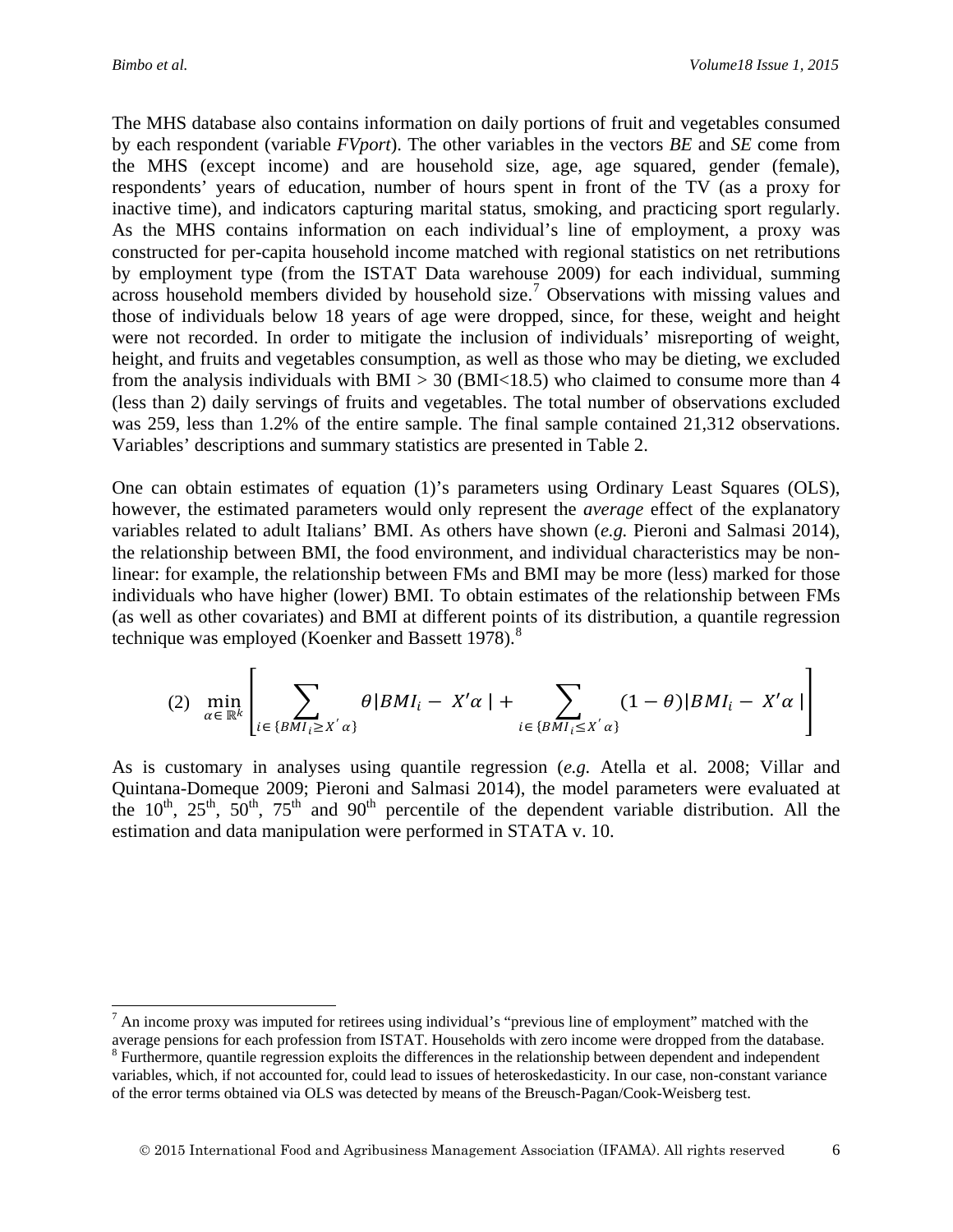|                                                        | <b>Table 2.</b> Variables used in the estimation $(N = 21312)$ . |             |           |                  |              |
|--------------------------------------------------------|------------------------------------------------------------------|-------------|-----------|------------------|--------------|
| <b>Variable</b>                                        | <b>Variable Description</b>                                      | <b>Mean</b> | Std. Dev. | Min              | <b>Max</b>   |
| <b>BMI</b>                                             | <b>Body Mass Index</b>                                           | 25.31       | 3.65      | 15.6             | 41.7         |
| <b>FMD</b>                                             | Farmers' market density                                          | 0.93        | 0.51      | 0.0              | 1.9          |
| ACC <sup>NH</sup>                                      | No hurdles to access supermarkets                                | 0.70        | 0.32      | $\boldsymbol{0}$ | $\mathbf{1}$ |
| $\ensuremath{\mathsf{ACC}}^{\ensuremath{\mathsf{SH}}}$ | Some hurdles to access supermarkets                              | 0.23        | 0.42      | $\boldsymbol{0}$ | $\mathbf{1}$ |
| $ACC^{CH}$                                             | Considerable hurdles to access supermarkets                      | 0.07        | 0.26      | $\boldsymbol{0}$ | $\mathbf{1}$ |
| FVport                                                 | Daily portions of fruits and vegetables consumed                 | 2.26        | 1.41      | $\boldsymbol{0}$ | 16           |
| House size                                             | Number of household members                                      | 2.89        | 1.25      | $\mathbf{1}$     | 12           |
| Age                                                    | Respondent's age                                                 | 51.17       | 17.22     | 18.0             | 102          |
| Age <sup>2</sup>                                       | Respondent's age square                                          | 2914.32     | 1846.01   | 324.0            | 10404.0      |
| Female                                                 | Gender (Female=1)                                                | 0.41        | 0.49      | $\boldsymbol{0}$ | $\mathbf{1}$ |
| Educ. Years                                            | Years of education                                               | 10.04       | 4.50      | $\boldsymbol{0}$ | 21           |
| Married                                                | Marital status (Married=1)                                       | 0.61        | 0.49      | $\boldsymbol{0}$ | $\mathbf{1}$ |
| Smoke                                                  | Smoking habits (Smoker=1)                                        | 0.25        | 0.44      | $\boldsymbol{0}$ | $\mathbf{1}$ |
| Sport                                                  | Practice sport regularly (Yes=1)                                 | 0.19        | 0.39      | $\boldsymbol{0}$ | $\mathbf{1}$ |
| TV Hrs                                                 | Daily hours spent watching television                            | 2.81        | 1.68      | 0.0              | 15.0         |
| Income                                                 | Annual income in $10,000 \in$                                    | 1.79        | 0.48      | 0.8              | 3.4          |

**Table 2.** Variables used in the estimation (N = 21312).

**Source.** Authors' own elaboration from ISTAT and Coldiretti data.

#### **Empirical Results and Discussion**

Table 3 (see Appendix) presents the estimated parameters of equation 1 obtained via OLS (first column) and at the different percentiles of the BMI distribution (second to sixth columns) obtained using quantile regression, along with bootstrapped standard errors.<sup>[9](#page-6-0)</sup> The R-squared in our models ranges between 7.3%-17.9%; albeit low, given cross-sectional nature of the data used and the finality of our study,  $10^{\circ}$  $10^{\circ}$  such range is acceptable. The values of the test statistics for the equality of the coefficients across quantiles are reported in the last two columns and indicate that for only 4 of the 21 estimated parameters (excluding fixed-effects) the null that they are statistically equal across quantiles cannot be rejected. Thus, the data support the use of quantile regression in place of OLS, as the relationship between the explanatory variables and BMI varies

<span id="page-6-0"></span><sup>&</sup>lt;sup>9</sup> Two hundred random draws were taken to estimate the standard errors.

<span id="page-6-1"></span><sup>&</sup>lt;sup>10</sup> Large R-squared would be preferable if one's goal was to make "*correct*" predictions of an individual's BMI.

However, the focus of this analysis is to assessing the relationship between adult BMI and FMs' density. We thank an anonymous referee for raising this point.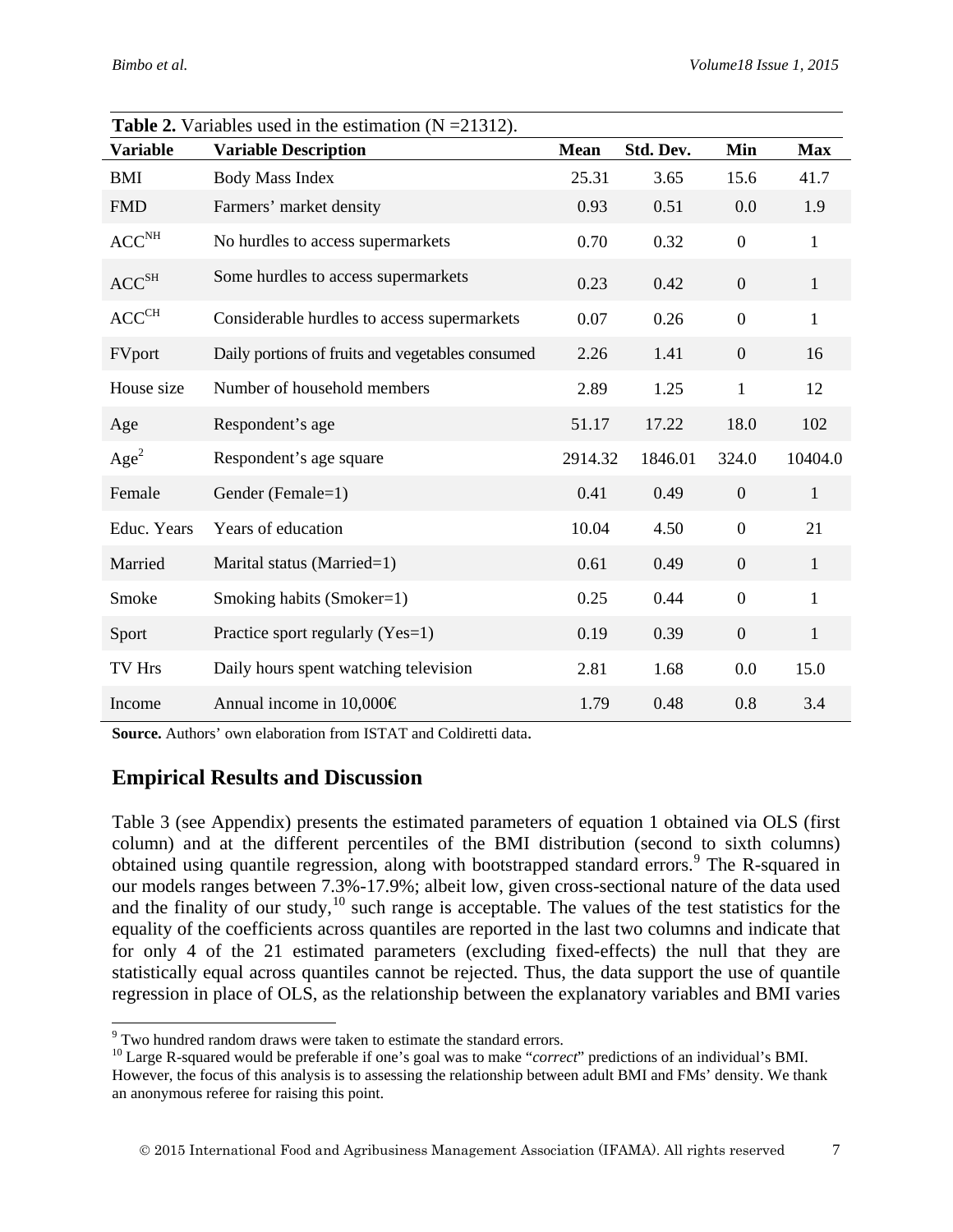along the distribution of the latter. The values of Italian adult BMI demarking the percentiles used in quantile regression are: 20.81 (10%); 22.72 (25%); 24.97 (50%); 27.47 (75%); and 30.07 (90%). Thus, the estimated coefficients at the  $50<sup>th</sup>$  quantile represent the effect of the explanatory variables on the BMI of borderline overweight individuals; those at the  $75<sup>th</sup>$  quantile represent the effect on the BMI of overweight individuals; while those obtained at the  $90<sup>th</sup>$  quantile represent the effect on BMI for individuals classified as obese.

The OLS coefficients show that FMD has an inverse relationship with Italian adult BMI, the magnitude of which becomes larger for individuals in households with considerable hurdles in accessing supermarkets (from -0.26 to -0.39). The estimated quantile regression coefficients show patterns similar to OLS ones, although differing across quantiles. At the lowest  $(10<sup>th</sup>)$ quantile of the BMI distribution, FMD does not seem to be related to Italian adults' BMI; negative and statistically significant coefficients are instead found from the  $25<sup>th</sup>$  percentile onward. It should, however, be noted that we find weak evidence of FMs being related to adults' BMI for those individuals in households declaring some hurdles in accessing supermarkets. For these individuals, FMs have a negative and significant correlation with BMI only at the  $75<sup>th</sup>$  and  $90<sup>th</sup>$  BMI percentile (-0.286 and -0.359 points, respectively).

The presence of FMs shows an inverse relationship with the BMI of those individuals living in households with easy access to supermarkets (estimated coefficients are -0.205 and -0.199 for the  $25<sup>th</sup>$  and  $50<sup>th</sup>$  BMI percentile, respectively). At the same quantiles, the FM coefficients for individuals living in households with considerable hurdles in accessing supermarkets are one third larger:  $-0.297$  ( $25<sup>th</sup>$  percentile) and  $-0.279$  ( $50<sup>th</sup>$  percentile). For individuals in households with considerable hurdles in accessing supermarkets, the magnitude of the FM density effect is larger, indicating that one additional FM for 100,000 individuals would result in -0.518 and - 0.652 BMI points for overweight and obese individuals, respectively. Overall, these results indicate that adult Italians with higher BMIs who are severely underserved by traditional food outlets may benefit the most from the presence of FMs, while those who have lower BMIs and live in households with limited (or no) hurdles in accessing traditional food stores benefit less.

Focusing on the other control variables, the OLS and quantile regression coefficients show signs that are consistent with previous literature. The number of daily portions of fruit and vegetables consumed is associated with lower BMIs, with a negative and statistically significant OLS coefficient (-0.049), and a gradient of quantile coefficients varying from non-statistically significant at BMI percentiles indicating normal weight, to negative and significant and a larger magnitude as one moves toward higher BMIs. The estimated coefficient is -0.03 for borderline overweight individuals (50<sup>th</sup> percentile), -0.056 for overweight individuals (75<sup>th</sup> percentile), and -0.16 for obese individuals  $(90<sup>th</sup>$  percentile). Thus, people with an above average BMI may benefit more than others from an extra daily serving of fruit and vegetables, and the benefit grows as the BMI increases. In spite of the fact that the consumption of fruit and vegetables has been shown to promote BMI reduction (see Lin and Morrison 2004; Rolls et al. 2004), results indicated that its effect is likely to vary based on an individual's BMI.

The estimated parameters for the socio-economic and behavioral variables are in line with previous literature (e.g. Costa-Font and Gil 2008; Baum and Ruhm 2009). For brevity, this discussion will focus only on quantile regression estimates. Household size affects positively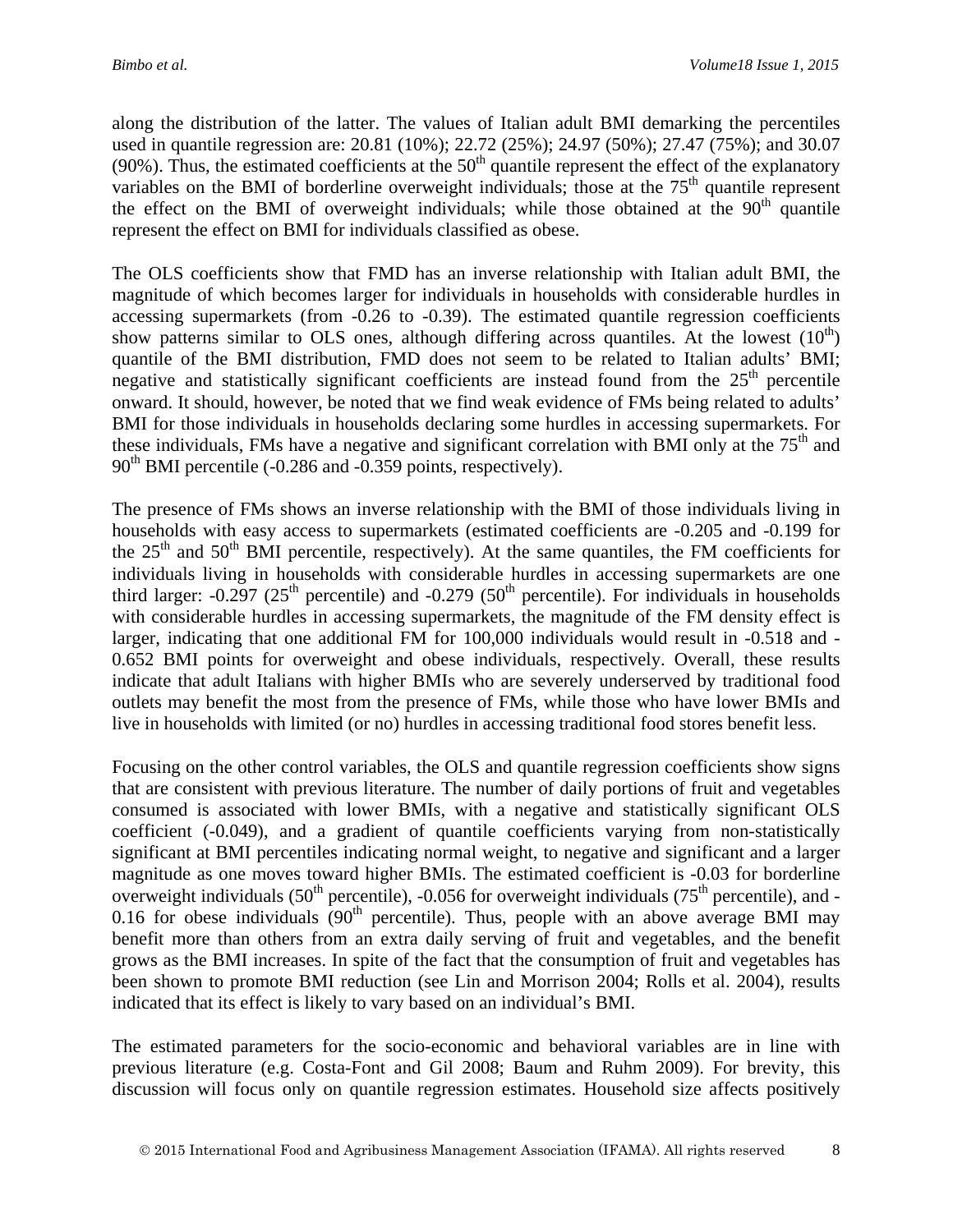adult Italians' BMI, however, only for individuals at or above the  $50<sup>th</sup>$  percentile of the BMI distribution. Furthermore, results show that being female and well educated is inversely related to BMI across all quantiles, while age (age squared) shows a positive (negative) association with it. The effect of years of education on BMI is always negative and statistically significant; the magnitude of this relationship grows from the lowest to the highest percentile (-0.057 to -0.126). Surprisingly, marital status shows a negative and statistically significant correlation with BMI for individuals only above the  $75<sup>th</sup>$  percentile of the BMI distribution.

Also, smoking and practicing sport were found to have an inverse relationship with BMI; we find the largest negative association between smoking habits and BMI at the  $25<sup>th</sup>$  and  $90<sup>th</sup>$  percentiles of the latter's distribution, indicating that some non-linear relationship between smoking and BMI exists. Practicing sport shows a negative correlation with adult Italians' BMI, and the effect becomes larger with the BMI: the estimated coefficient for obese individuals  $(90<sup>th</sup>$  percentile) is -1.13, more than five times that estimated for normal weight individuals  $(25<sup>th</sup>$  percentile, -0.22). Similarly, hours spent watching TV is positively correlated with BMI, and the magnitude becomes larger with the percentiles  $(0.05$  for the  $25<sup>th</sup>$  percentile and 0.205 for the 90<sup>th</sup>). Last, income shows a negative and statistically significant relationship with adult BMI only for obese individuals  $(90<sup>th</sup>$  percentile). This result suggests that an increase in income may not necessarily translate into consumption of healthier foods as found by Drewnowski (2007).

## **Conclusion and Implication**

In this paper, we investigated a potential societal benefit of the existence of SFSCs, the relationship between farmers' markets presence, and BMIs among adult Italians, using a cross sectional micro-level database of adult Italians' characteristics and habits (Multipurpose Household Survey - 2009) matched with regional data on farmers' market density and a quantile regression approach. The empirical results point to an inverse relationship between farmers' market density and adult Italians' BMIs, a relationship that strengthens at the higher percentiles of the BMI distribution. Disparity in access to traditional food stores affects this relationship, which becomes more marked for individuals living in households that face considerable difficulties reaching supermarkets compared to those declaring none or some hurdles.

The results support the beneficial effect of SFSCs on human health already found in the literature (Berning 2012; Salois 2012), and they could be used to promote SFSCs in general and FMs in particular. SFSC managers could promote FMs' expansion as a tool to help foster healthy choices and consumers, going beyond the traditional portrayal of them as instruments to increase farmers' income. This strategy may be particularly successful when it is emphasized that the beneficial effects may be larger for individuals who are in need of ways to engage in healthier diets (higher BMIs) or who face hurdles when it comes to accessing traditional food stores.

In light of the results illustrated here, policymakers may pursue the possibility of adopting measures that facilitate the development, performance, and continuity of SFSCs as a means to support consumers' wellbeing. This goal could be pursued in different ways. First, governments may directly support SFSCs by employing public "local" procurement schemes, increasing local food producers' profitability, as well as the nutritional quality of food served in public institutions and people's wellbeing. Public procurements are already regulated by law (EU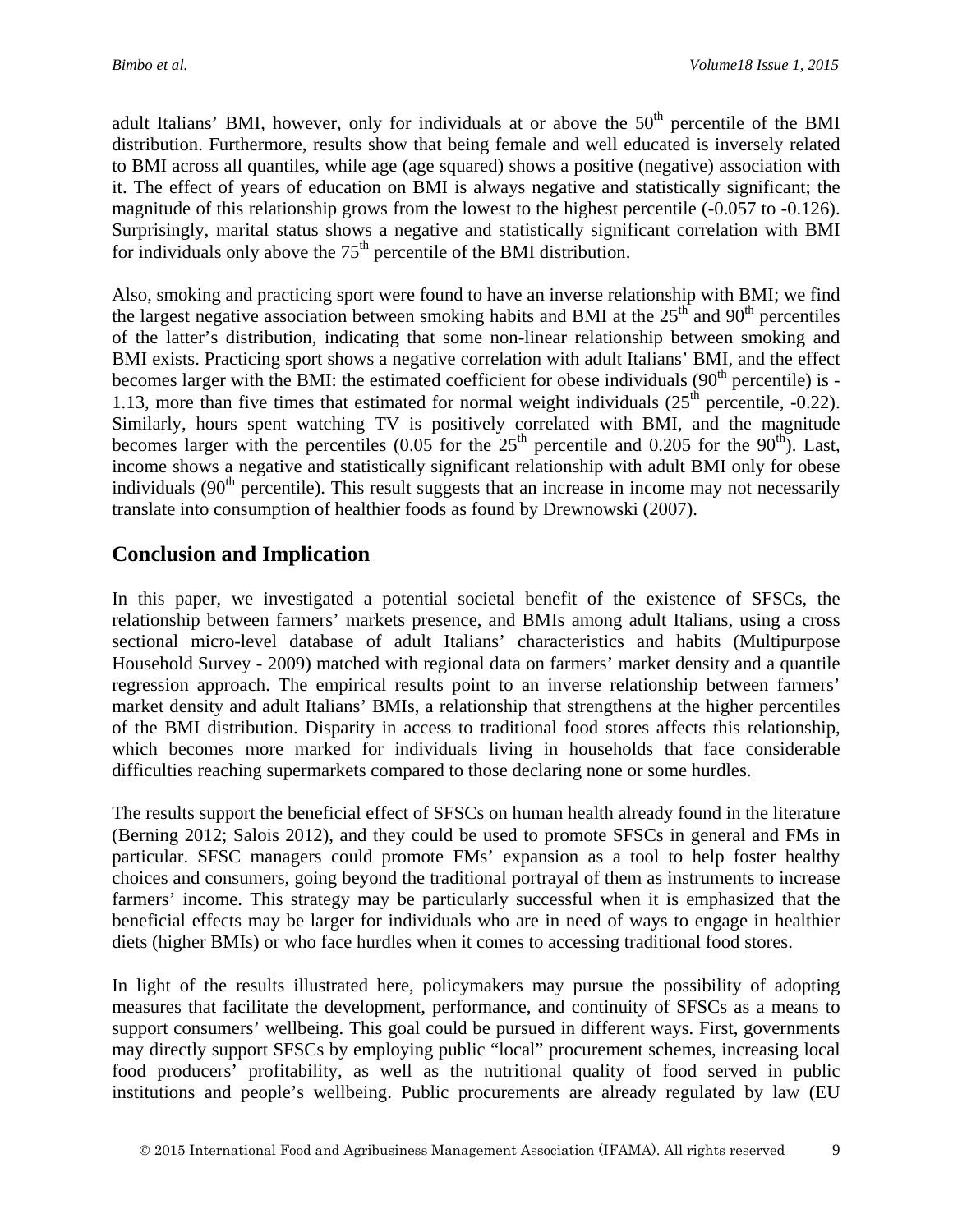Procurement Directive 2004/18) and promoted as a policy tool to curb obesity, and some national and regional authorities in Italy are experimenting with a minimum share of products "locally sourced" or of "local origin" with the aim of improving people's health and local farmers' income (ENRD 2012). Second, institutions may indirectly sustain the diffusion of SFSCs' products by offering farmers education and extension services to help them with risky events (*i.e.* adverse weather conditions, infestants, and compliance with standards), which often prevent products' marketability and consumer acceptance (Gregoire et al. 2005; Tropp and Barham 2008; Shipman 2009). Third, local and regional institutions may help farmers to develop managerial skills, such as communication ability, market analysis, and commercial management (Hass et al. 2013). Promoting farmers' managerial mindsets will increase the level of their independence from public support systems that SFSCs tend to have and promote the long term persistence of SFSCs (Knickel et al. 2008).

In spite of their usefulness, the reader should be aware that the results discussed in this paper, as well as the methods used, are not free from limitations. At least two caveats should be kept in mind. First, the cross-sectional nature of the data and the type of estimation technique adopted does not allow for causal inference but is meant to be an exploration of the relationship between the presence of farmers' markets and adult Italians' BMI. Even though the potential endogeneity of FMs' location decisions should be appropriately taken into account to have unbiased estimates (Berning 2012; Salois 2012), the data available did not allow for such a refinement of the results. Thus, even though we controlled for potential confounding factors (i.e. consumption of fruit and vegetables) as well as other unobservables (regional fixed-effects), our results indicate only that a relationship exists between FMs' presence and lower BMIs among the adult Italian population, and no claims of causality can be made. Second, the fact that the level of detail of the FM data is regional means we can only measure the average impact of these variables across the population of a region. Although using quantile regression and the interaction of the FMD variable with the access indicators may capture the relationship between FMs and adult BMI at a more minute level, our data does not allow us to observe where consumers actually purchase their food, and the inferences we can make are, therefore, limited.

## **References**

- Atella, V., N. Pace, and D. Vuri. 2008. Are employers discriminating with respect to weight? European Evidence using Quantile Regression. *Economics and Human Biology* 6:305–329.
- Banterle, A., and A. Cavaliere. 2009. Determinanti socio-economiche dell'obesità. *Agriregionieuropa* 5(19):7-9.
- Baum, C.L., and C.J. Ruhm. 2009. Age, socioeconomic status and obesity growth. *Journal of Health Economics*, 28:635–648.
- Berning, J.P. 2012. Access to local agriculture and weight outcomes. *Agricultural and Resource Economics Review* 41(1):1–15.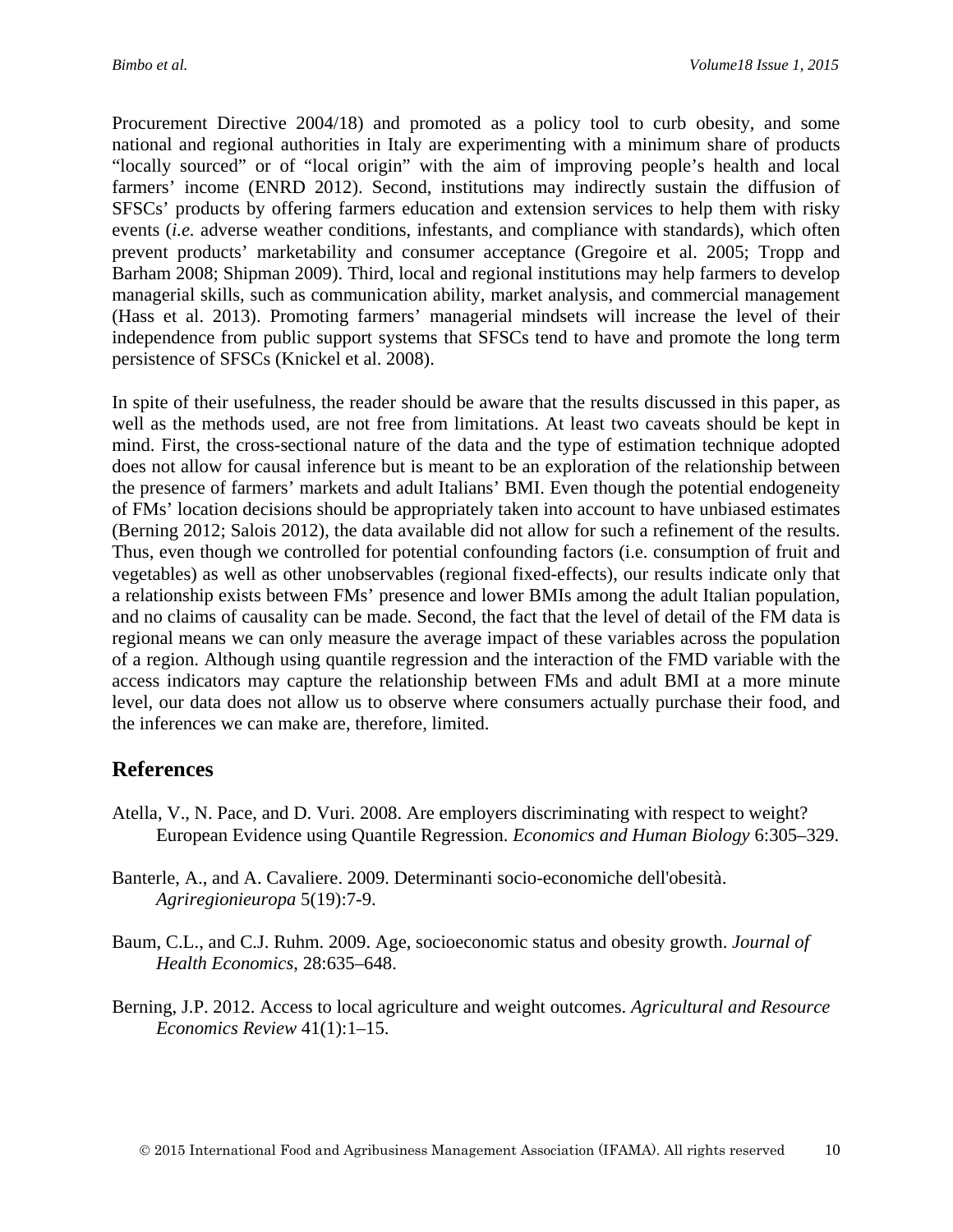- Bimbo, F., A. Bonanno, and G. Nardone. 2012. Food Access, eating habits and adult obesity in Italy. Paper presented at the Food Environment Symposium of the AAEA/EAAE Agricultural and Applied Economics Association, Boston, MA, May 2012.
- Brown, A. 2002. Farmers' market research 1940–2000: An Inventory and Review. *American Journal of Alternative Agriculture* 17(4):167-76.
- Brown, C. and S. Miller. 2008. The impacts of local markets: a review of research on farmers markets and community supported agriculture (CSA). *American Journal of Agricultural Economics* 90 (5):1298-1302.
- Campagna Amica Foundation<http://www.campagnamica.it/Pagine/default.aspx> (accessed March 5, 2012).
- Coldiretti 2009. Rapporto sugli acquisti dei prodotti alimentari direttamente dalle imprese agricole". Coldiretti News 951 (accessed October 19, 2009).
- Coldiretti 2012. Vendita di vendita diretta: ecco i numeri di campagna amica (accessed February 24, 2012).
- Cone, A.C., and A. Myhre. 2009. Community-Supported Agriculture: a sustainable alternative to industrial agriculture?. *Human Organization* 59(2):187-197.
- Costa-Font, J., and J. Gil. 2008. What lies behind socio-economic inequalities in obesity in Spain? A decomposition approach. *Food Policy* 33: 61-73.
- Courtemanche, C., and A. Carden. 2011. Supersizing supercenters? The impact of Walmart Supercenters on body mass index and obesity. *Journal of Urban Economics* 69:165-181.
- Cummins, S., and S. Macintyre. 2006. Food environments and obesity neighborhood or nation?. *International Journal of Epidemiology* 35:100–104.
- [Drewnowski,](http://epirev.oxfordjournals.org/search?author1=Adam+Drewnowski&sortspec=date&submit=Submit) A. 2007. The real contribution of added sugars and fats to obesity. *Epidemiologic Reviews* 29:160–171.
- Drewnowski, A., and N. Darmon. 2005.The economics of obesity: dietary energy density and energy cost. *American Journal of Clinical Nutrition* 82:265S–73S.
- European Commission. EU Procurement Directives. 2004. [http://eur-lex.europa.eu/legal](http://eur-lex.europa.eu/legal-content/en/ALL/?uri=CELEX:32004L0018)[content/en/ALL/?uri=CELEX:32004L0018](http://eur-lex.europa.eu/legal-content/en/ALL/?uri=CELEX:32004L0018) (accessed January 12, 2015).
- European Network for Rural Development (ENRD) 2012. Local food and short supply chains. EU Rural Review 12.
- Frieden, T.R., W. Dietz, and J. Collins. 2010. Reducing childhood obesity through policy change: acting now to prevent obesity. *Health Affairs* 9:357-63.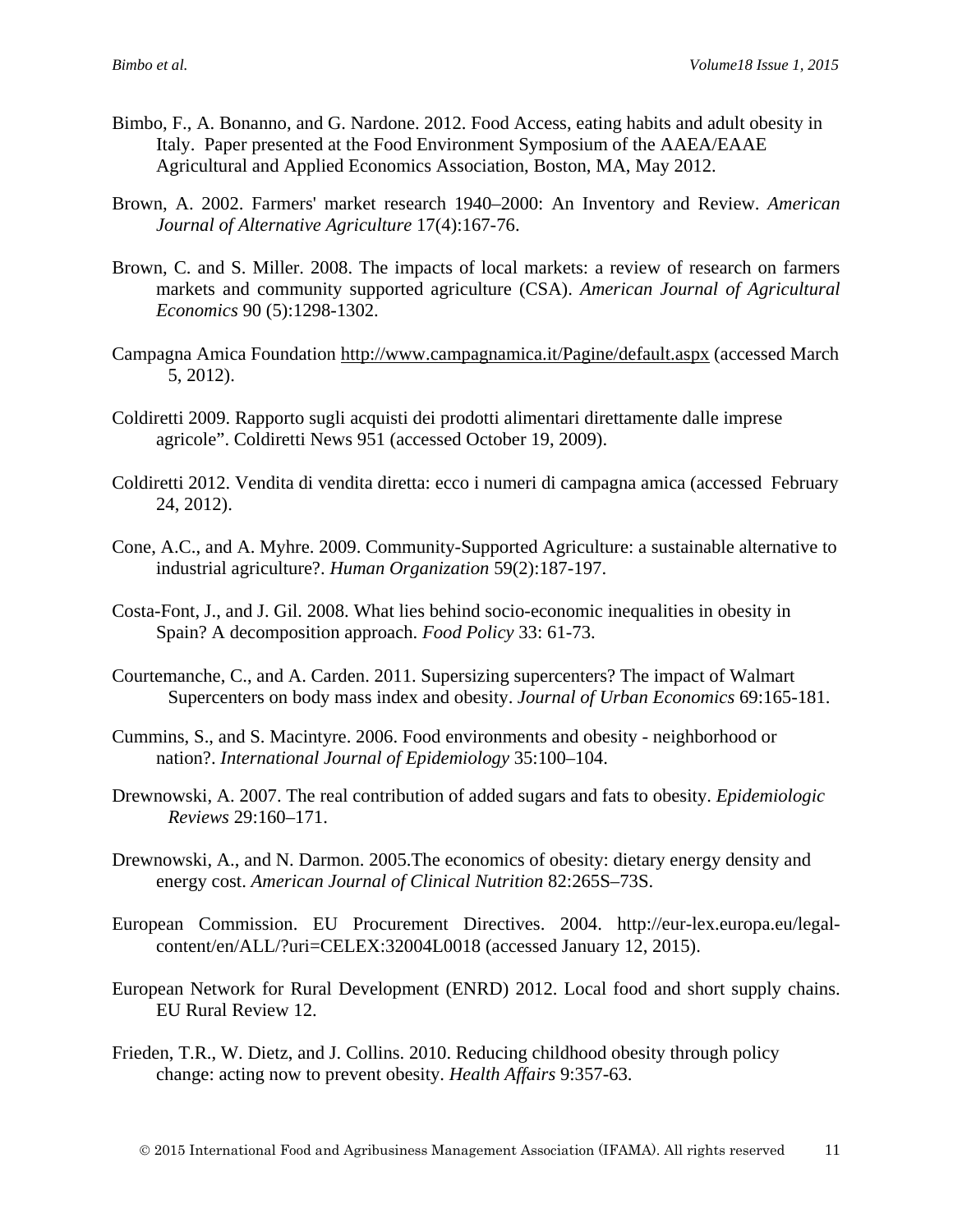- Fry, J., and W. Finley. 2005. The prevalence and costs of obesity in the EU. *Proceedings of the Nutrition Society* 64:359–362.
- Gale, F. 1997. Direct Farm Marketing as a Rural Development Tool. *Rural Development Perspectives* 12(2):19-25.
- Gilg, A.W., and M. Battershill. 1998. Quality farm food in Europe: a possible alternative to the industrialized food market and to current agri-environmental policies: lessons from France. *Food Policy* 23(1): 25–40.
- Govindasamy, R., J. Italia, M. Zurbriggen, and F. Hossain. 2002. Predicting Consumer Willingness-to-Purchase Value-Added Products at Direct Agricultural Markets. *Journal of Food Products Marketing* 8 (1):1-15.
- Gregoire, M.B., S.W. Arendt, and C.H. Strohbehn. 2005. Iowa Producers' Perceived Benefits and Obstacles in Marketing to Local Restaurants and Institutional Foodservice Operations. *Journal of Extension* 43(1) <http://www.joe.org/joe/2005february/rb1.php> (accessed January 6, 2015).
- Hammond, R.A., and R. Levine. 2010. The economic impact of obesity in the United States. *Diabetes, Metabolic Syndrome and Obesity: Targets and Therapy* 3:285–295.
- Hansstein, F., S. Capacci, and M. Mazzocchi. 2009. I numeri dell'obesità nelle regioni italiane. *Agriregionieuropa* 19: 6-7.
- Hawkes, C., S. Friel, T. Lobstein, and T. Lang. 2012. Linking agricultural policies with obesity and non-communicable diseases: A new perspective for a globalizing world*. Food Policy* (37): 343–353.
- Hunt, A. 2007. Consumer Interactions and Influences on Farmers' Market Vendors. *Agriculture and Food Systems* 22:54-66.
- Ilbery, B., and D. Maye. 2005. Alternative (shorter) food supply chains and specialist livestock products in the Scottish and English border. *Environment and Planning* 37(5):823-844.
- ISTAT Noi Italia. 100 statistiche per comprendere il Paese in cui viviamo2009).
- ISTAT Retribuzioni contrattuali: dati congiunturali (2009).
- ISTAT, 2009. Multipurpose Household Survey (Year 2009). Aspetti della vita quotidiana, http://www.istat.it/dati/catalogo/20090312\_00/ (accessed March 12, 2009).
- Italian Society of Nutrition Società Italiana di Nutrizione [http://www.sinu.it/html/pag/larn\\_annesso2.asp](http://www.sinu.it/html/pag/larn_annesso2.asp) (accessed February 12, 2014).
- Key, T.J., P.N. Appleby, and M.S. Rosell. 2006. Health effects of vegetarian and vegan diets. *Proceedings of Nutritional Society* 65(1): 35–41.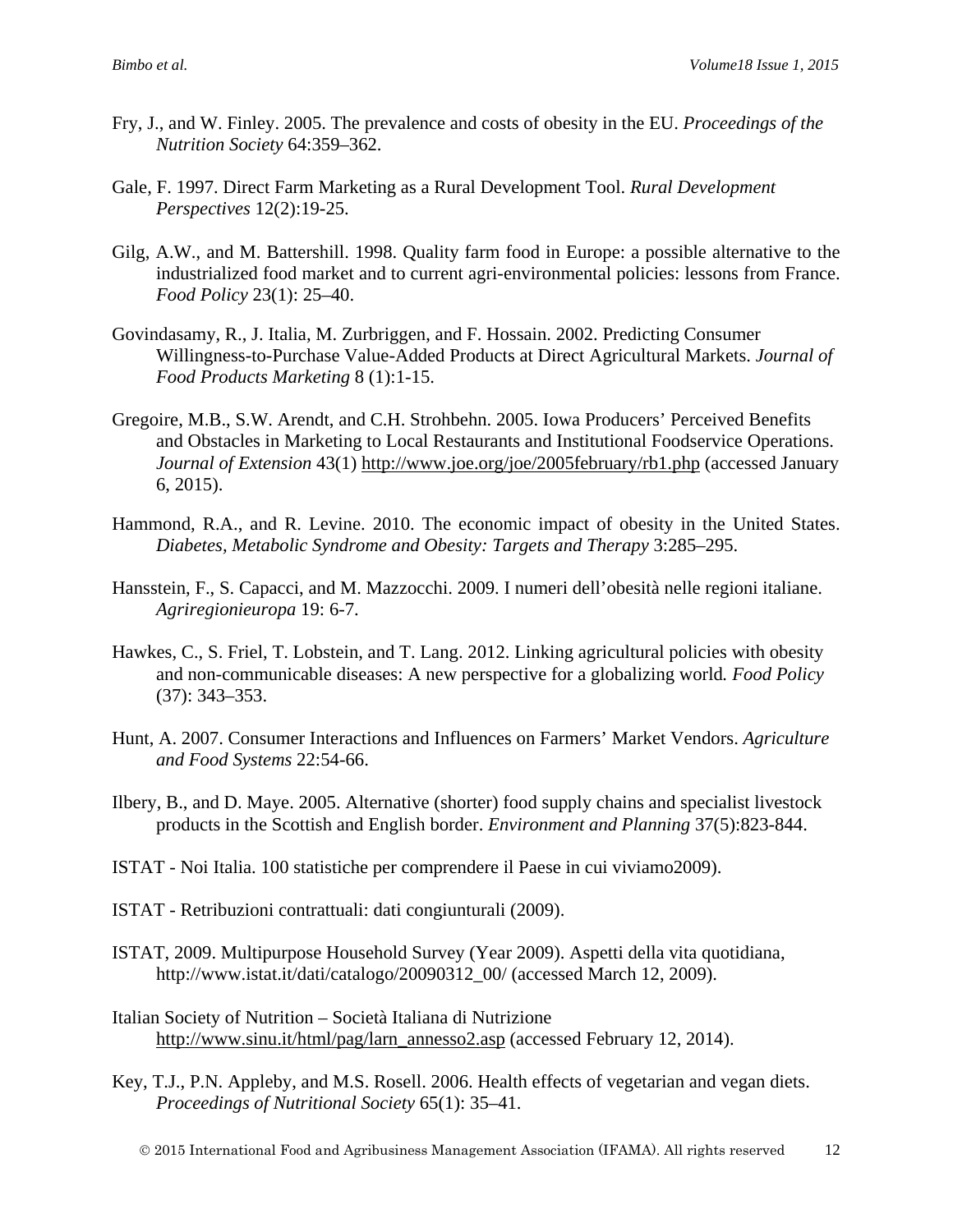- Kneafsey, M., L. Venn, U. Schmutz, B. Balázs, L. Trenchard, T. Eyden-Wood, E. Bos, G. Sutton, and M. Blackett. 2013. Short food supply chains and local food systems in the EU. A state of play of their socio-economic characteristics. European Commission Report.
- Knickel, K., C. Zerger, G. Jahn, and H. Renting. 2008. Limiting and enabling factors of collective farmers' marketing initiatives: results of a comparative analysis of the situation and trends in 10 European countries. *Journal of Hunger & Environmental Nutrition* 3(2– 3):247-269.
- Koenker, R., and K.F. Hallock. 2001. Quantile regression. *Journal of Economic Perspective* 15(4):143–156.
- Koenker, R.W., and G. Bassett. 1978. Regression quantiles. *Econometrica* 46 (1): 33–50.
- La Trobe, H. 2001. Farmers' markets: consuming local rural produce. *International Journal of Consumer Studies* 25(3): 181–192
- Lakdawalla, D., and T. Philipson. 2009. The growth of obesity and technological change. *Economics and Human Biology* 7(3): 283-293.
- Larsen, K., and J. Gilliland. 2009. A farmers' market in a food desert: Evaluating impacts on the price and availability of healthy food. *Health & Place* 15(4):1158–1162.
- Lazzarin, C., and C. Gardini. 2007. Vendita diretta, un business in crescita. *Informatore agrario*  $(1):$ 5-11.
- Loureiro, M.L., and R.M. Nayga. 2005. International dimensions of obesity and overweight related problems: an economics perspective. *American Journal of Agricultural Economics* 87(5):1147-1153.
- Martinez, S., M. Hand, M. Da Pra, S. Pollack, K. Ralston, T. Smith, S. Vogel, S. Clark, L. Lohr, S. Low, and C. Newman. 2010. Local food systems: concepts, impacts, and issues in *USDA Economic Research Report 97*. Washington DC, US: USDA Economic Research Service.
- Mazzocchi, M., and W.B. Traill. 2005. Nutrition, health and economic policies in Europe in *Food Economics* 2(3-4):138-149.
- Moore, L.V., and A.V. Diez Roux. 2006. Associations of neighborhood characteristics with the location and type of food stores. *American Journal of Public Health* 96(2):325-331.
- Pascucci, S., C. Cicatiello, S. Franco, B. Pancino, and D. Marino. 2011. Back to the future? Understanding change in food habits of farmers' market customers. *[International Food](http://ideas.repec.org/s/ags/ifaamr.html)  [and Agribusiness Management Review,](http://ideas.repec.org/s/ags/ifaamr.html) International Food and Agribusiness Management Association* 14(4): 105-126.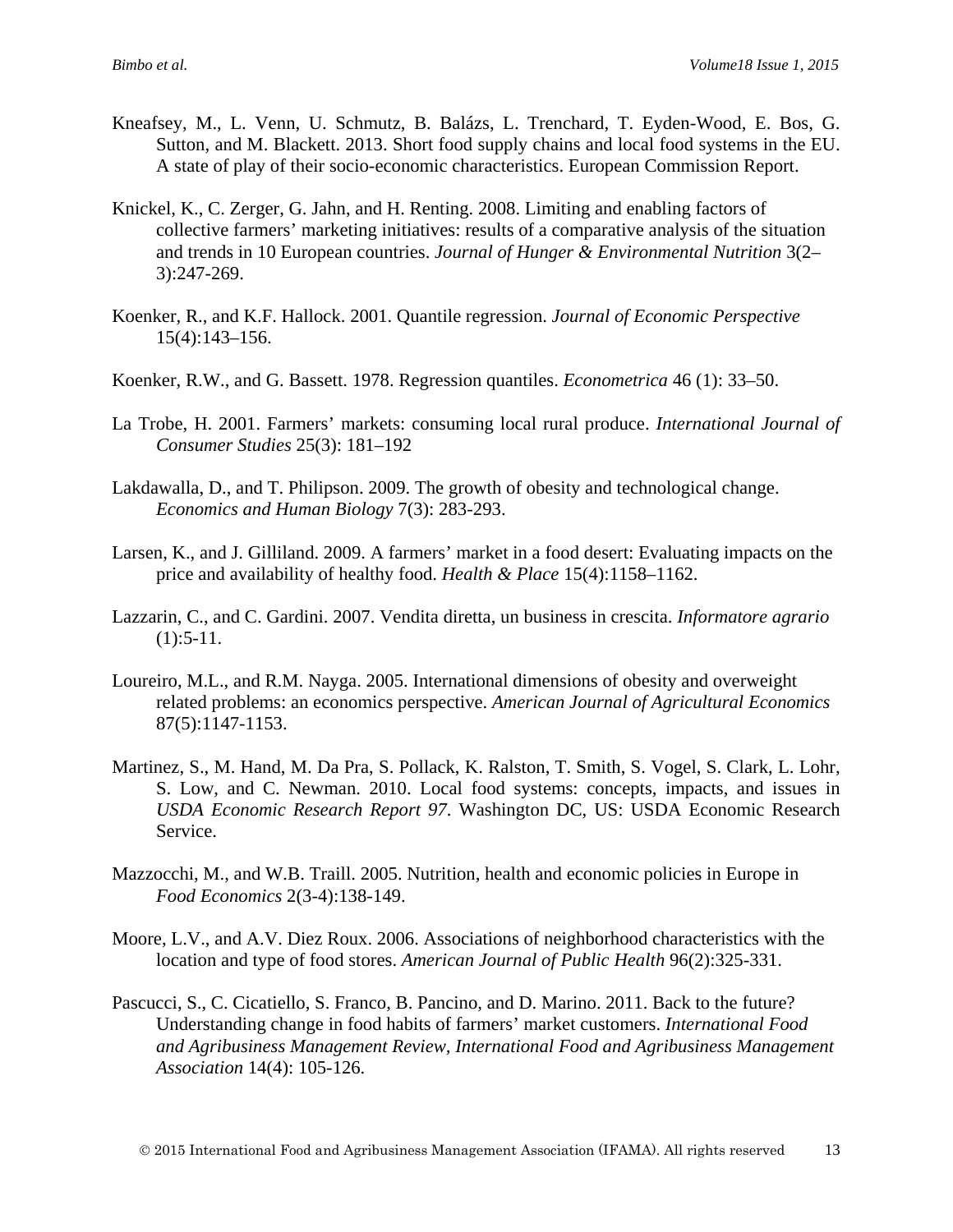- Pieroni, L., and L. Salmasi. 2014. Fast-food consumption and body weight. Evidence from the UK. *[Food Policy](http://www.sciencedirect.com/science/journal/03069192)* 46:94-106.
- Rolls, B.J., J.A. Ello-Martin, and B.C. Tohill. 2004. What Can Intervention Studies Tell Us about the Relationship between Fruit and Vegetable Consumption and Weight Management? *Nutrition Reviews* 62(1):1–17.
- [Salois,](http://www.sciencedirect.com/science?_ob=RedirectURL&_method=outwardLink&_partnerName=27983&_origin=article&_zone=art_page&_linkType=scopusAuthorDocuments&_targetURL=http%3A%2F%2Fwww.scopus.com%2Fscopus%2Finward%2Fauthor.url%3FpartnerID%3D10%26rel%3D3.0.0%26sortField%3Dcited%26sortOrder%3Dasc%26author%3DSalois,%2520Matthew%2520J.%26authorID%3D55032962300%26md5%3D31165cc4b80be68fe3a9b3f9375aaa25&_acct=C000056517&_version=1&_userid=2181479&md5=fe5e8b0436a1101affd7f1ee618e038e) M.J. 2012. Obesity and diabetes, the built environment, and the 'local' food economy in the United States. *Economics & Human Biology* 10(1): 35–42.
- Shipman, D. 2009. Setting the Stage: Local Foods Issues and Policies, presentation at Local Food Systems: Emerging Research and Policy Issues Conference at USDA, Economic Research Service, Washington, DC, June.
- Traill, B.W. 2012. Presidential Address: Economic Perspectives on Nutrition Policy Evaluation. *Journal of Agricultural Economics* 63(3):505–527.
- Tropp, D., and J. Barham. 2008. National Famers Market Summit Proceedings Report. USDA, Agricultural Marketing Service. http://www.ams.usda.gov/AMSv1.0/getfile?dDocName= STELPRDC5066926 (accessed January 12, 2015).
- Villar, J.G., and C. Quintana-Domeque. 2009. Income and body mass index in Europe. *[Economics & Human Biology](http://www.sciencedirect.com/science/journal/1570677X)* [7\(1\)](http://www.sciencedirect.com/science/journal/1570677X/7/1): 73–83.
- White, M. 2007. Food access and obesity. *Obesity Reviews* 8(1):99–107.
- World Health Organization (WHO). 2004. Global strategy on Diet, Physical activity and Health, WHO Eighth plenary meeting.
- World Health Organization (WHO). 2007. The challenge of obesity in the WHO European Region and the strategies for response.